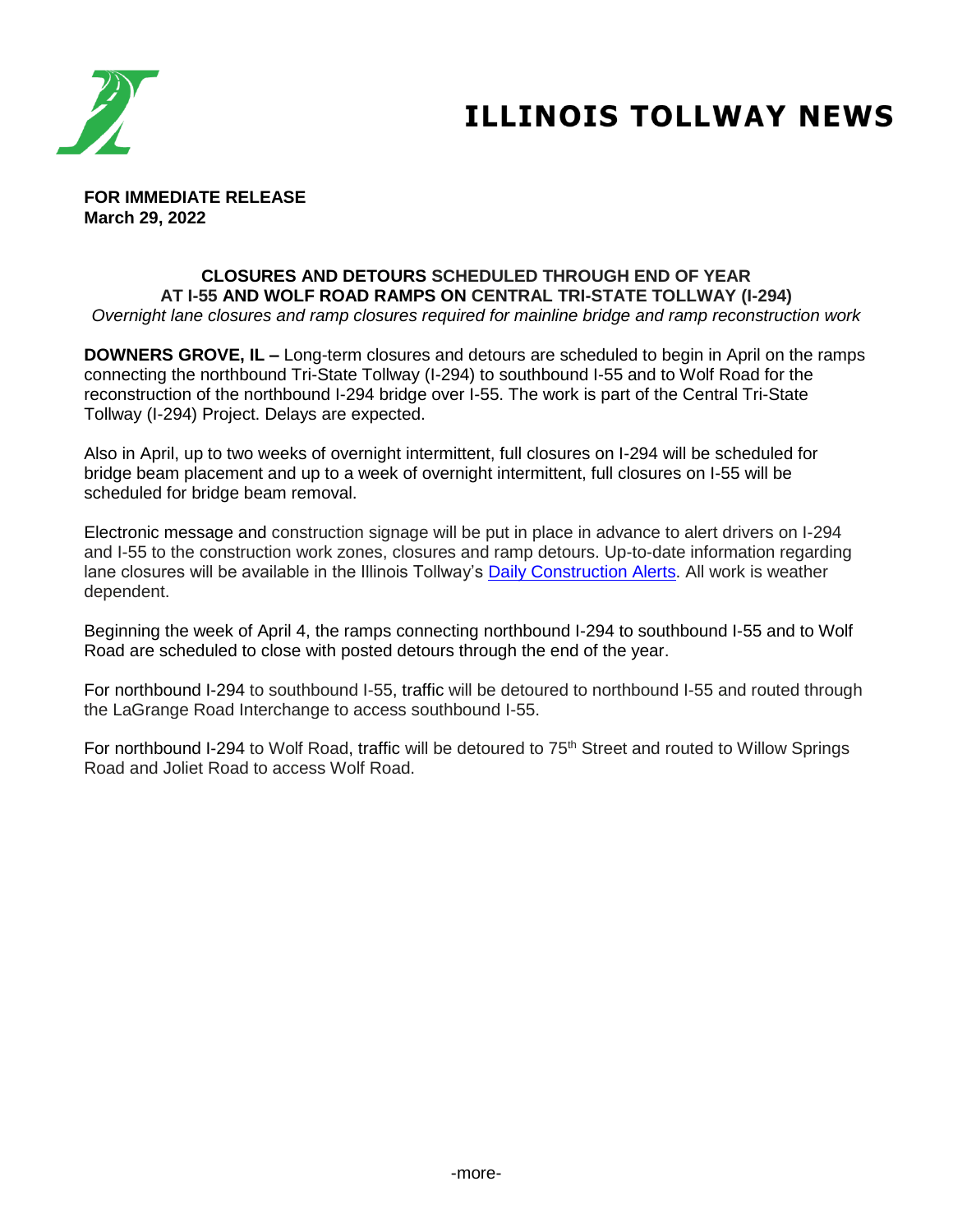

In April, temporary, overnight lane closures will be scheduled on I-55 under I-294 for bridge beam removal, as part of work to reconstruct I-294 mainline bridges. Lane closures and durations will vary, with the roadway reduced to a single lane at times, and will include intermittent, full closures in both directions on I-55. About one week of closures will be needed.

Also, in April, temporary, overnight lane closures will be scheduled on I-294 between Plainfield Road and Joliet Road for bridge beam placement, as part of work to reconstruct the ramp connecting northbound I-55 to northbound I-294. Lane closures and durations will vary, with the roadway reduced to a single lane at times, and will include intermittent, full closures in both directions on I-294. One week of closures will be needed for work in each direction. Information regarding lane closures will be available in the Illinois Tollway's **Daily Construction Alerts**.

In 2022, the Tollway's work at the I-55 Interchange will continue the rebuilding and widening of I-294 between 75th Street and I-55. As part of this work, the ramp connecting I-55 to northbound I-294 will be reconstructed, along with the northbound I-294 bridges over I-55, Wolf Road, Joliet Road and Flagg Creek. Additional work includes the reconstruction of the Plainfield Road Bridge over I-294 and the northbound ramp to the Hinsdale Oasis. Construction in this area is scheduled to be complete in 2025.

Construction in this area is being coordinated with the Illinois Department of Transportation, Cook County Department of Transportation and Highways, Village of Burr Ridge, Village of Countryside and Village of Indian Head Park, as well as local fire and police departments.

Construction updates, project information, maps and detour information for work that is part of the Central Tri-State Tollway (I-294) Project are available in the Projects section on the Tollway's website at [www.illinoistollway.com.](http://www.illinoistollway.com/)

The Illinois Tollway reconstruction of ramps and bridges in the I-55 Interchange area are necessary to accommodate the rebuilding and widening of I-294, as well as to reduce congestion, improve safety and address operational issues as well as infrastructure conditions.